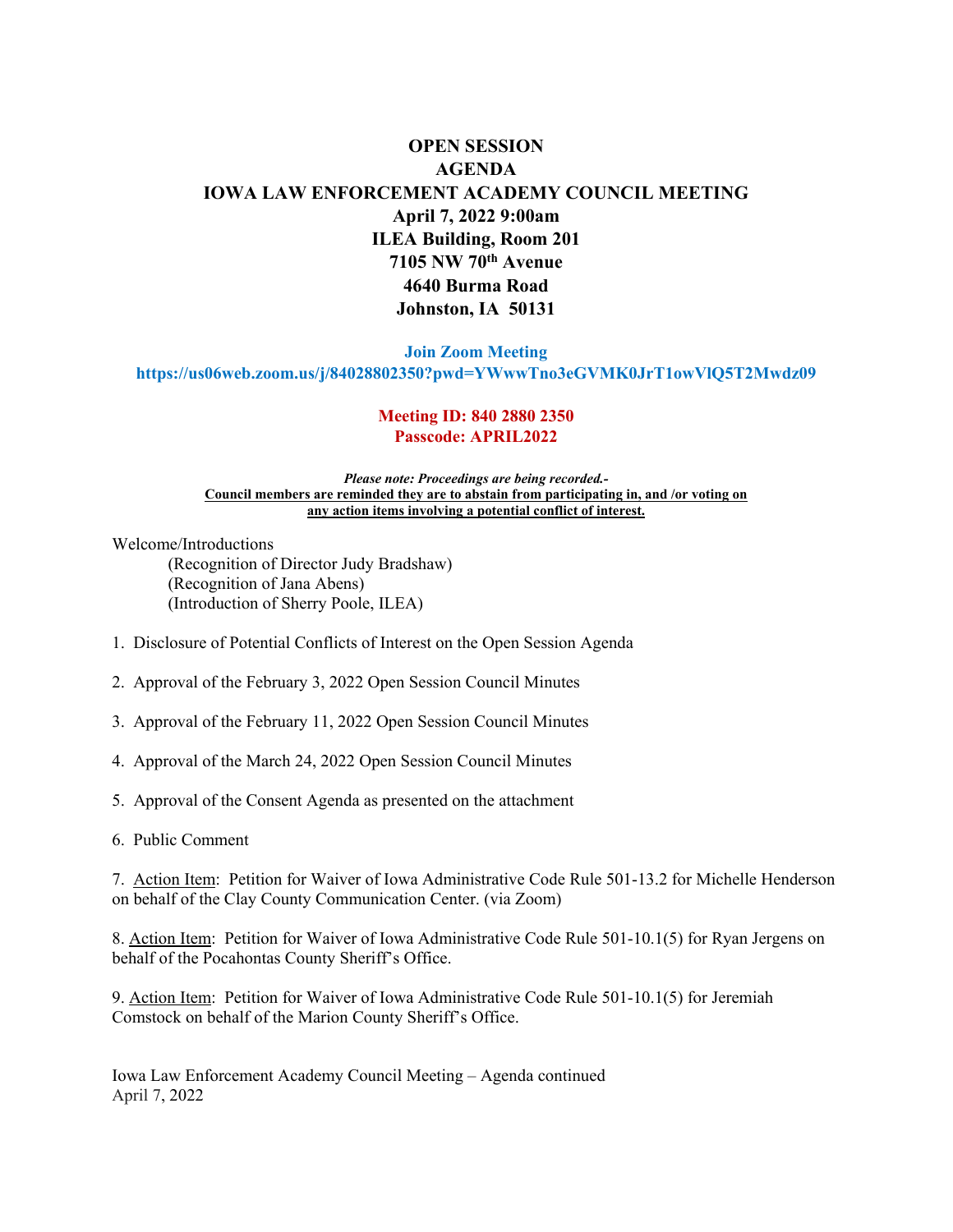Page Two

#### *Please note: Proceedings are being recorded.* **Council members are reminded they are to abstain from participating in, and /or voting on any action items involving a potential conflict of interest.**

10. Action Item: Petition for Waiver of Iowa Administrative Code Rule 501-3.1(80B) for Deputy Kelsey Jones on behalf of the Polk County Sheriff's Office.

11. Action Item: Petition for Waiver of Iowa Administrative Code Rule 501-2.1(5)(a)(4) for Courtney Hoover on behalf of the Pocahontas Police Department.

#### 12. ILEA Reports

- a) Auditor's Report (Director Bradshaw)
- b) Update on the  $301<sup>st</sup>$  and  $302<sup>nd</sup>$  Basic Classes (Deputy Director Breckenridge)
- c) Pre-Academy Physical Testing (Deputy Director Breckenridge)
- d) Update on Regional Academies (Deputy Director Breckenridge)
- e) Update on Specialty Schools and Outreach Program:Survey (Deputy Director Breckenridge)
- 13. Attorney General Reports- Attorney General's Office (Kristi Traynor, AAG)
- 14. Action Item: Move into Closed Session
- 15. Action Item: Vote on Items Discussed in Closed Session
	- a) Approval of February 3, 2022 Closed Session Council Minutes<sup>1</sup>
	- b) Approval of the February 11, 2022 Closed Session Council Minutes<sup>1</sup>
	- c) Approval of the March 24, 2022 Closed Session Council Minutes<sup>1</sup>
	- d) Administrative Closure Case (Deputy Director Breckenridge)
	- e) Voluntary Surrender File<sup>2</sup> (Deputy Director Breckenridge)
	- f) Decertification Files<sup>2</sup> (Deputy Director Breckenridge)
	- g) Proposed Order (10-001R)
	- g) Proposed Decisions (17-010 and 20-032)
	- h) Proposed Settlement Agreement (12-005 and 19-033)

<sup>2</sup> All items may be subject to Closed session pursuant to Iowa Code § 21.5(1)(d) to discuss whether to initiate licensee disciplinary investigations or proceedings  $3$  All items may be subject to Closed session pursuant to Iowa Code § 21.5(1)(f) to discuss the decision to be rendered in a contested case conducted according to the provisions of chapter 17A.

Iowa Law Enforcement Academy Council Meeting – Agenda continued

April 7, 2022

Page 3

*Please note: Proceedings are being recorded.* **Council members are reminded they are to abstain from participating in, and /or voting on**

<sup>&</sup>lt;sup>1</sup>All items may be subject to Closed session pursuant to Iowa Code § 21.5(1)(a) to review or discuss records which are required or authorized by state or federal law to be kept confidential.